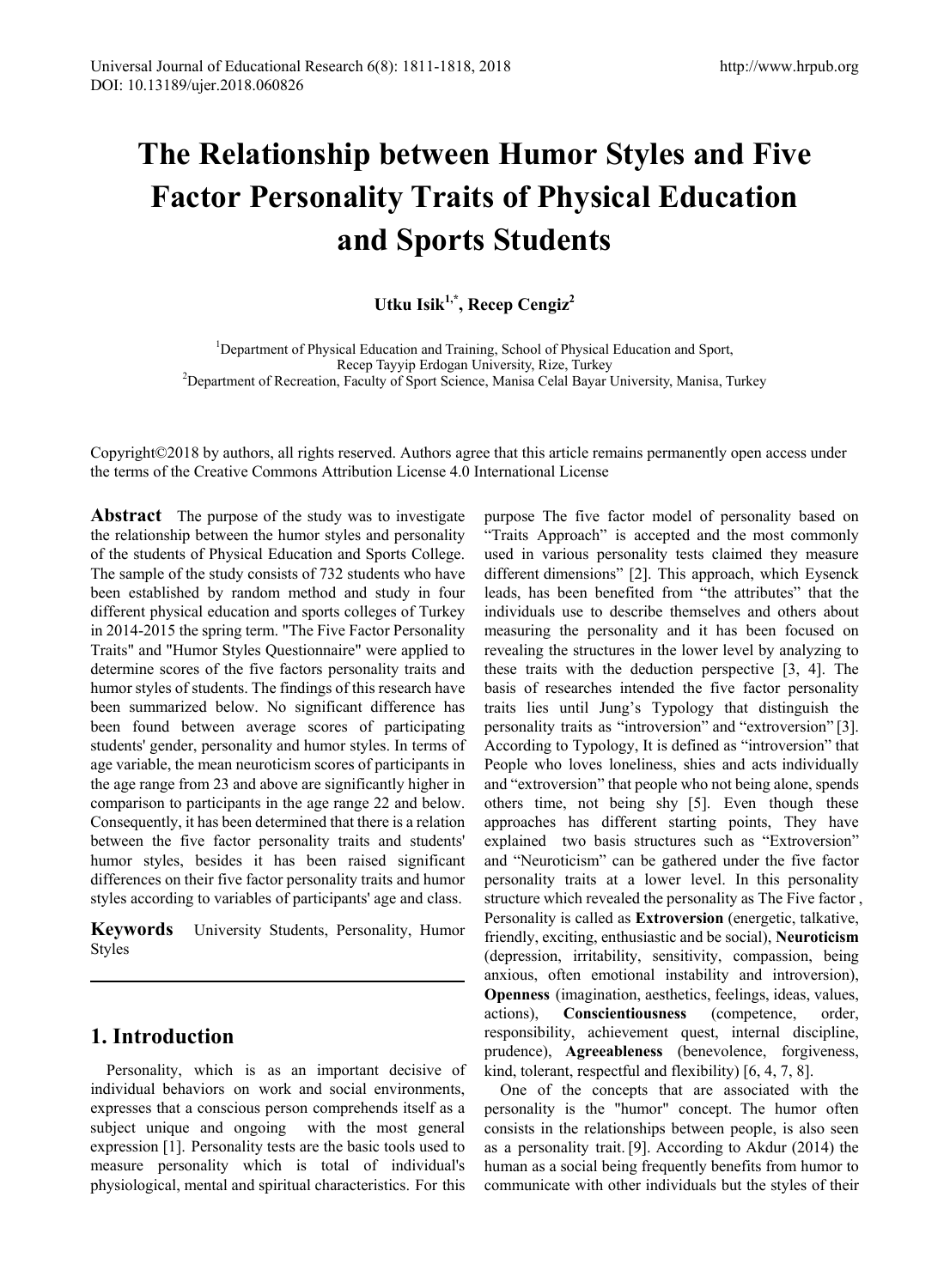humor differ from their personality traits[10]. In the simplest sense of humor is an element of comedy as wit, fun, teasing, satire and irony [11]. Martin and his friends (2003) define as fun, laughter, playfulness and similar behaviors, experiences, attitudes and individual differences of skills to this feeling handled in different forms [12].

Researchers who related humor have pointed to the difficulty of giving a definition accepted by everyone sense of humor. According to Martin (2004) this situation is connected with being quite a complex phenomenon in terms of sensory, behavioral, physical and social [11, 13].When It has been examined the literature related this area, It is appeared that individuals who have high levels of neurotic use self-devastating humor, individuals who have high levels of extroversion and openness use Affiliative humor and individuals who have low levels of docility and self-control use aggressive humor [14, 12]. In the researches Humor is in the direction of that they have the ability to review and understanding that can be effective about activating to student, making the learning process enjoyable, reducing stress and tension, strengthening social relationships [15, 16, 17, 18]. According to Kara (2014) when individual uses the humor with the positive purposes intended for itself or others it provides to the personality contributions such as positive relationship, self-enhancing, dealing with the challenges and the level of subjective well-being [9]. However, Humor always may not result with laughing action; it is content and result can bring about the devastating and aggression. In this context, It has been needed the forms of reflection, perception, interpretation and evaluation of the personality and humor in the point starting , developing and sustaining of the relationships among individuals because the ascriptions related individual's personality and humor is important in terms of determining how to act in their relationships. In these studies, It is suggested that contribute to the academic and sportive performance values of the responds of the questions such which humor methods used properly for the physical education and sports students' personalities, they have a trouble as which humor methods apply , which humor method the students enjoy to use. In this context, the purpose of the study is to analyze the skills of physical education and sports students' five factor personality perceptions and humor styles.

The relations between humor and personality have been analyzed by various authors, including Eysenck, Cattell, McGee and Ruch. However, the perspective of Martin et al. (2003) can be considered the most influential in current self-evaluative research. In constructing their Humor Styles Questionnaire (HSQ), these authors observed that humor styles had been considered in psychology for some time, and that they involved both positive and negative psychological functioning. They distinguished different types of humor that could be analyzed through an

instrument that was better – compared to its predecessors – for measuring the relations between mental health, emotions and humor.

According to cited by Mendiburo-Seguel et al. (2015); "The relations between humor and personality have been analyzed by various authors, including Eysenck, Cattell, McGee and Ruch. However, the perspective of Martin et al. (2003) can be considered the most influential in current self-evaluative research. In constructing their Humor Styles Questionnaire (HSQ), these authors observed that humor styles had been considered in psychology for some time, and that they involved both positive and negative psychological functioning. They distinguished different types of humor that could be analyzed through an instrument that was better – compared to its predecessors – for measuring the relations between mental health, emotions and humor." Other studies in the literature have examined this relationship with different sample groups and different variables. Gender and age are influential on the personality and humor styles of the participants [32, 33, 34]. However, this effect has been shown to a limited extent in how effective it is on physical education and sports college students. This study is important from the point of view of this relationship between university students.

It has been sought answers to the following hypothesis for this purpose:

H1: Is there a statistically meaningful relationship between score distributions of personality and humor style according to gender variable of the physical education and sports students?

H2: Is there a statistically meaningful relationship between score distributions of personality and humor style according to age ranges of the physical education and sports students?

H3: Is there a statistically meaningful relationship between score distributions of personality and humor style according to class variable of the physical education and sports students?

# **2. Material and Method**

In this part It is discussed the personal traits of the participants, the variables in the study, the properties of scales used to measure these variables and how they are applied (operation).

## **Model of Research**

The study has been carried out on the basis of quantitative research design. The study is suitable for the relational scanning model that is one of the general scanning models for defining to determine the relationship between research variables, which is the general scanning model is made to scan on the universe of all or a sample taken from it to reach a general judgment about universe at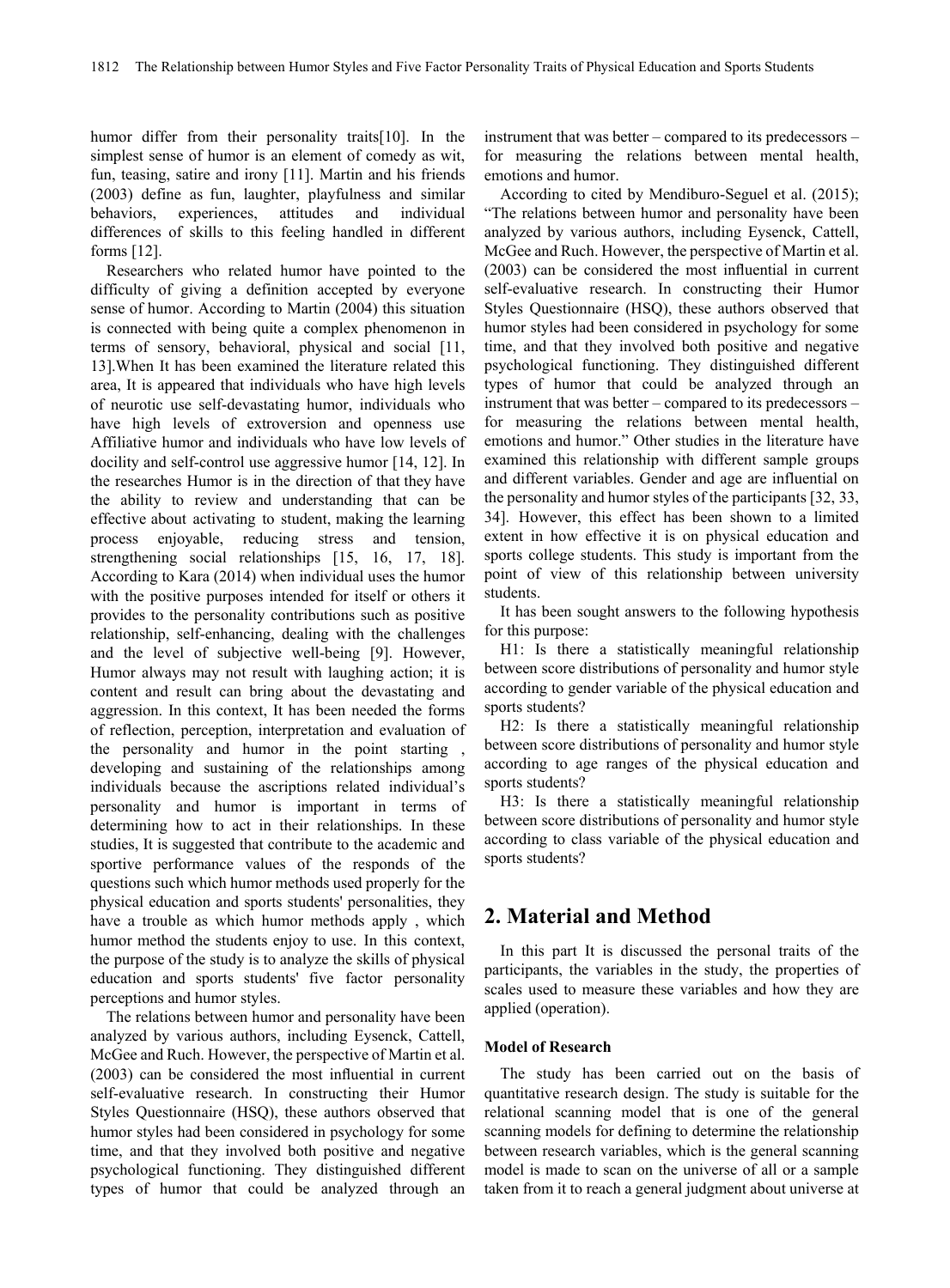a stage consisting of a plurality of elements [19].

## **Participants**

The sample of the study has been consisted of students of Aydın Adnan Menderes University Physical Education and Sports College, Bartin University Physical Education and Sports College, Kutahya Dumlupinar Physical Education and Sports College, Manisa Celal Bayar University Sports Science Faculty. The distributions by various variables of the students consisting of the sample are given in Table 1.

It is seen that 487 of students are male (%66,5), 403 of them are in the age range 23-25 (%55,1) and (%38,9) 285 of them are in the first class When looked to Table 1.

Table 1. The Percentage and frequency values of students' personal information

| Variables |              | F   | $\frac{0}{0}$ |  |
|-----------|--------------|-----|---------------|--|
|           | Female       | 245 | 33,5          |  |
| Gender    | Male         | 487 | 66,5          |  |
|           | Total        | 732 | 100           |  |
|           | 22 and below | 403 | 55,1          |  |
| Age       | 23 and above | 329 | 44,9          |  |
|           | Total        | 732 | 100           |  |
|           | 1            | 285 | 38,9          |  |
| Class     | 2            | 167 | 22,8          |  |
|           | 3            | 147 | 20,1          |  |
|           | 4            | 133 | 18,2          |  |
|           | Total        | 732 | 100,0         |  |

## **Data Collection Tools**

"The five factor personality traits" and "Humor style scale" have been used as the data collection tools to determine whether the personality and humor styles of college students differ according to gender, age, class variables.

#### **The Five Factor Personality Traits Scale**

**Table 2.** Subdimensions of the Five Factor Personality Traits Scale

| <b>Subdimensions</b>            | <b>Items</b>                          |  |  |
|---------------------------------|---------------------------------------|--|--|
| <b>Neuroticism Factor</b>       | 4.9*.14.19.24*.29.39                  |  |  |
| <b>Extraversion Factor</b>      | $1.6*$ , 11, 16, 21 $*$ , 31 $*$ , 36 |  |  |
| <b>Openness Factor</b>          | 5.10.15.20.25.30.35*.40.41*.44        |  |  |
| <b>Agreeableness Factor</b>     | 2*.7.12*.17.22.27*.32.37*.42          |  |  |
| <b>Conscientiousness Factor</b> | 3.8*.13.18*.23*.28.33.38.43           |  |  |

(the items marked with \* are evaluated as the opposite.)

The scale was developed by Benet-Martinez and John (1998) to measure personality traits) [35]. FFPTS is a self-report style, a 5-point Likert type (1-Never, 5-Completely), a 44-item measurement tool. The scale consists of five factors, outwardness, emotional imbalance (neuroticism), softness, responsibility and empathy. The Turkish 'to adapt the scale of a study on personality traits of participants of 56 countries (Schmitt, Blush, McCrae et al., 2007) [20] under the Turkey section, Sumer et al. (2005) is made and reliability coefficients for the subscales reported in range from 0.67 to 0.83) [36].

### **Humor Styles (Humor Styles Questionnaire)**

Humor Styles Questionnaire - HSQ (Martin et al., 2003). This instrument has 32 items, measuring four styles of sense of humor (using 8 items for each of the styles). These styles are affiliative, self-enhancing, aggressive and self-defeating. Partici pants indicate their degree of agreement or disagreement with different statements about their sense of humor on a seven-point Likert-type scale, from 1 (totally disagree) to 7 (totally agree). Reliability of the scales for the original sample are 0.80 (af filiative), 0.81 (self-enhancing), 0.77 (aggressive) and 0.80 (self-defeating) [12]. The Scale's Turkish version has been made by Yerlikaya (2003) [21].

## **Analysis of Data**

The data acquired as the result of the verse form and surveys has been benefited from parametric statistical analysis to compare with average, standard deviation, percentage, frequency distribution and some propositions by being used SPSS 22.0 statistical software. It has been analyzed with Shapiro-Wilk test whether the data shows normally distribution, It just has been understood that the subdimension of the openness does not carry the values of distribution (p<0,05). When **the kurtosis and skewness** coefficients of this subdimension is analyzed, It has been understood that the coefficients of skewness is high (-,468).According to Karaatlı (2010) when the kurtosis and skewness coefficients of the subdimensions change , he has explained this subdimensions have the appropriate conditions, and This has been thought to be normally distribution in the subdimension because a significant deviation has been not observed in the plotted histogram [22]. In the study, the data having two variables such as gender and age have been analyzed by Independent Sample t-test and Class variable has been analyzed by One-Way ANOVA test. Besides, it has been benefited from Pearson correlation analysis to establish the relation between personality and humor styles of participants.

## **3. Results**

It has not been found significant differences in sub-dimensions when analyses the sub-dimensions of humor style and personality according to the gender of the participants.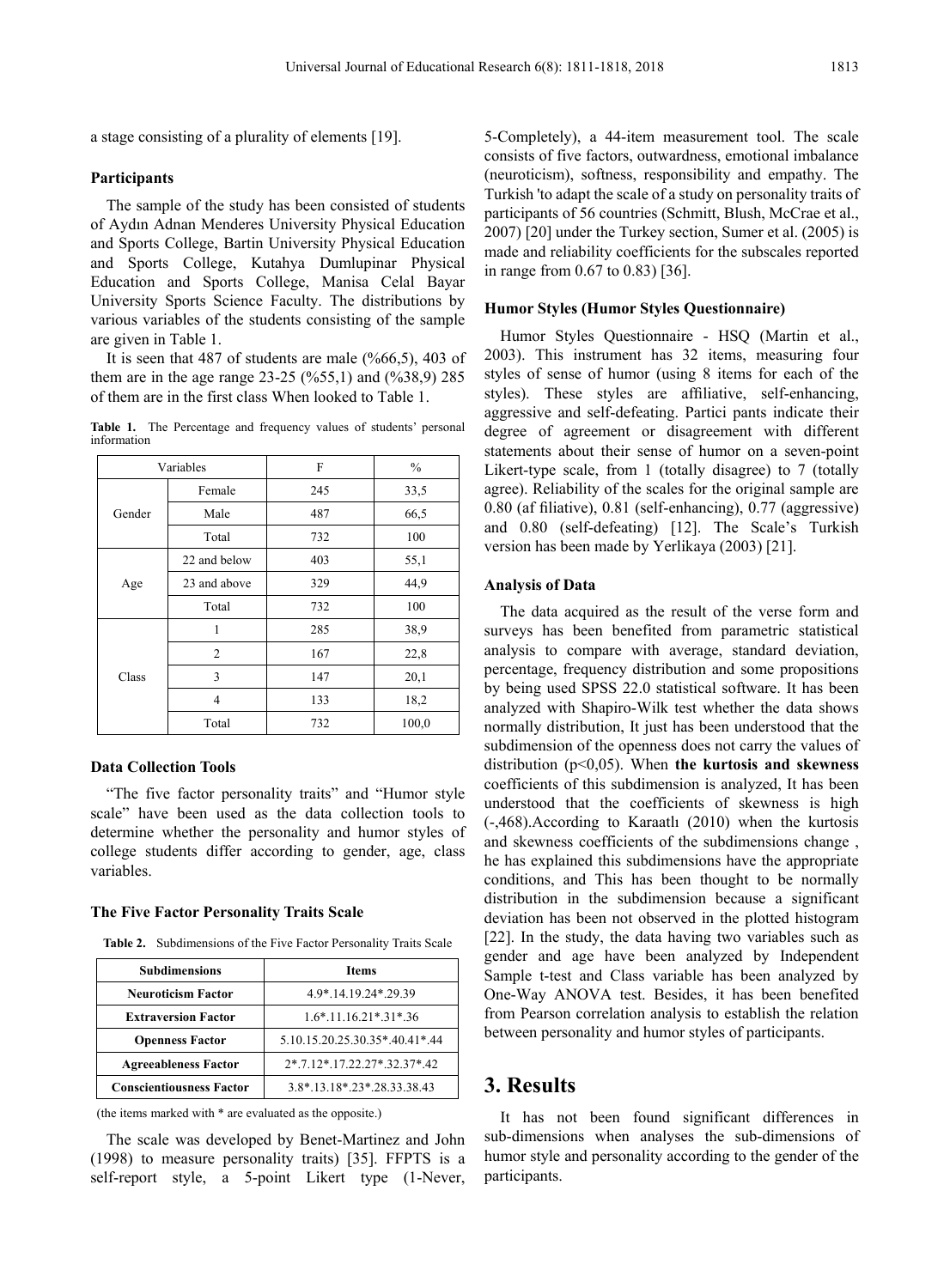| Subdimensions        | Gender | N   | $\overline{\text{X}}$ | <b>SS</b> | $\mathbf{t}$ | $\mathbf{P}$ |
|----------------------|--------|-----|-----------------------|-----------|--------------|--------------|
|                      | Male   | 487 | 2,8193                | ,46609    |              | 723          |
| Openness             | Female | 245 | 2,8063                | ,46724    | ,355         |              |
| Conscientiousness    | Male   | 487 | 2,9003                | ,50473    |              | 724          |
|                      | Female | 245 | 2,9143                | ,51090    | $-353$       |              |
| Extraversion         | Male   | 487 | 2,9288                | ,67133    |              | 901          |
|                      | Female | 245 | 2,9354                | ,67483    | $-125$       |              |
|                      | Male   | 487 | 2,8627                | ,52141    |              | 362          |
| Agreeableness        | Female | 245 | 2,9015                | ,58205    | $-912$       |              |
| Neuroticism          | Male   | 487 | 2,8516                | ,52422    | $-.094$      | 925          |
|                      | Female | 245 | 2,8554                | ,51581    |              |              |
| Affiliative Humor    | Male   | 487 | 3,1211                | ,55869    | $-455$       | 649          |
|                      | Female | 245 | 3,1413                | ,57970    |              |              |
|                      | Male   | 487 | 3,2102                | ,44102    |              | 119          |
| Aggresive Humor      | Female | 245 | 3,1561                | ,44597    | 1,560        |              |
|                      | Male   | 487 | 3,0154                | ,65077    |              | 091          |
| Self-devastating H.  | Female | 245 | 3,0995                | ,59851    | $-1,694$     |              |
|                      | Male   | 487 | 3,1417                | ,46170    |              | 782          |
| Self-enhancing Humor | Female | 245 | 3,1316                | ,46691    | ,277         |              |

**Table 3.** Comparison according to gender of personality and humor styles of the participants

**Table 4.** Comparison according to gender range of personality and humor styles of the participants

| Subdimensions          | Gender       | N   | $\overline{\text{X}}$ | <b>SS</b> | $\mathbf{t}$ | P       |
|------------------------|--------------|-----|-----------------------|-----------|--------------|---------|
|                        | 22 and below | 403 | 2,8288                | ,47948    |              | ,238    |
| Openness               | 23 and above | 329 | 2,6329                | ,42657    | 1,142        |         |
| Conscientiousness      | 22 and below | 403 | 2,8965                | ,51952    |              | ,642    |
|                        | 23 and above | 329 | 2,9187                | .50431    | $-.288$      |         |
| Extraversion           | 22 and below | 403 | 2,9189                | .69977    |              | ,578    |
|                        | 23 and above | 329 | 2,9618                | ,63957    | $-436$       |         |
|                        | 22 and below | 403 | 2,8412                | ,55218    | $-1,983$     | ,052    |
| Agreeableness          | 23 and above | 329 | 2,93612               | ,53198    |              |         |
| Neuroticism            | 22 and below | 403 | 2,8054                | ,51945    | $-2,542$     | $,013*$ |
|                        | 23 and above | 329 | 2,9185                | ,52620    |              |         |
| Affiliative Humor      | 22 and below | 403 | 3,1321                | ,55046    |              | ,982    |
|                        | 23 and above | 329 | 3,1429                | ,60812    | $-.024$      |         |
|                        | 22 and below | 403 | 3,1802                | ,43683    |              | ,346    |
| Aggresive Humor        | 23 and above | 329 | 3,2287                | ,45419    | $-1,102$     |         |
|                        | 22 and below | 403 | 3,1256                | ,56928    |              |         |
| Self-devastating Humor | 23 and above | 329 | 2,9397                | ,70812    | 4,192        | $,000*$ |
|                        | 22 and below | 403 | 3,1421                | ,47845    |              | ,672    |
| Self-enhancing Humor   | 23 and above | 329 | 3,1318                | ,45958    | ,388         |         |

Their humor and personality characteristics have been compared in terms of ages of the participants. According to this, the participants(X=2,9185+/-,52620) in the age range 23 and above have achieved significantly higher scores in comparison with the participants( $X=2,8054+/51945$ ) in the age range 22 and below in the subdimension of Neuroticism  $(t=-2,542; p<0,05)$ . The participants(X=3,1256+/-,56928) in the age range 22 and below has achieved high scores (t=4,192; p<0,05) about self-devastating humor which is one of subdimensions of humor in proportion to the participants(X=2,9397+/-70812) in the age range 23 and above. It has not been founded any differences in other subdimensions.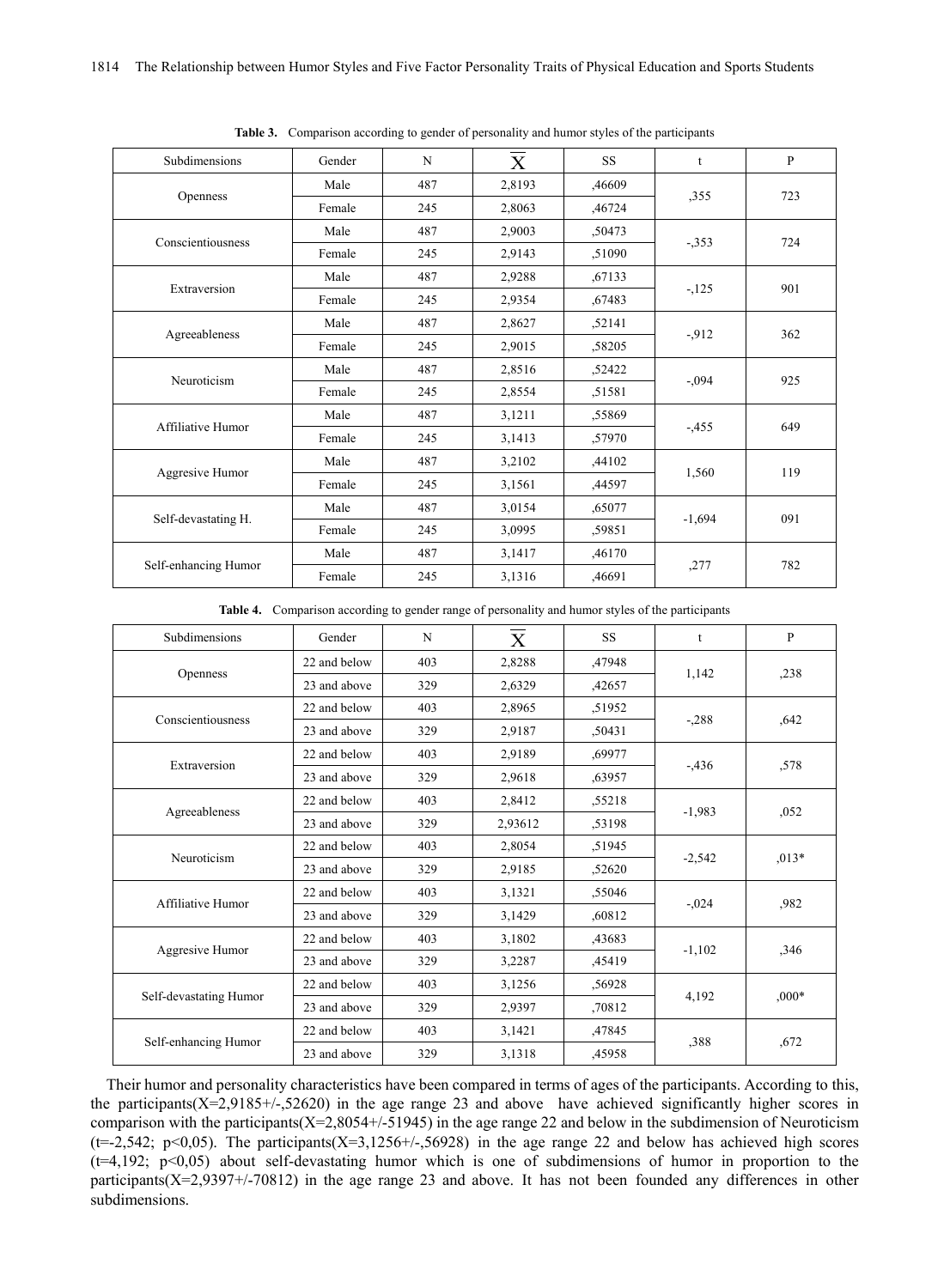| Subdimensions          | Class                   | $\mathbf N$ | $\mathbf X$ | $_{\rm SS}$ | ${\bf F}$     | $\, {\bf p}$ | LSD Comp. |
|------------------------|-------------------------|-------------|-------------|-------------|---------------|--------------|-----------|
| Openness               | $\mathbf{1}$            | 285         | 2,7992      | ,43457      | 1,611<br>,185 |              |           |
|                        | $\sqrt{2}$              | 167         | 2,7678      | ,51453      |               |              |           |
|                        | 3                       | 147         | 2,8730      | ,45553      |               |              |           |
|                        | $\overline{4}$          | 133         | 2,8438      | ,47635      |               |              |           |
|                        | $\mathbf{1}$            | 285         | 2,9268      | ,50757      |               | ,350<br>,789 |           |
| Conscientiousness      | $\sqrt{2}$              | 167         | 2,8802      | ,54889      |               |              |           |
|                        | $\mathfrak{Z}$          | 147         | 2,8902      | ,48056      |               |              |           |
|                        | $\overline{4}$          | 133         | 2,9055      | ,47960      |               |              |           |
|                        | $\mathbf{1}$            | 285         | 3,0497*     | ,69537      |               |              |           |
| Extraversion           | $\sqrt{2}$              | 167         | 2,8952      | ,71522      |               | $,001*$      |           |
|                        | $\mathfrak{Z}$          | 147         | 2,7971*     | ,58829      | 5,539         |              | 1 > 3     |
|                        | $\overline{\mathbf{4}}$ | 133         | 2,8697      | ,61557      |               |              |           |
|                        | $\mathbf{1}$            | 285         | 2,8812      | ,56230      |               |              |           |
|                        | $\sqrt{2}$              | 167         | 2,8494      | ,57062      |               |              |           |
| Agreeableness          | $\mathfrak z$           | 147         | 2,9077      | ,52177      | ,340          | ,796         |           |
|                        | $\overline{4}$          | 133         | 2,8614      | ,48571      |               |              |           |
|                        | $\mathbf{1}$            | 285         | 2,8206      | ,50878      | 2,972         | $,031*$      |           |
|                        | $\sqrt{2}$              | 167         | 2,7887*     | ,52661      |               |              |           |
| Neuroticism            | 3                       | 147         | $2,9252*$   | ,53748      |               |              | 3 > 2     |
|                        | $\overline{4}$          | 133         | 2,9227      | ,51011      |               |              |           |
|                        | $\mathbf{1}$            | 285         | 3,1175      | ,47760      | 1,144<br>,330 |              |           |
|                        | $\sqrt{2}$              | 167         | 3,1662      | ,62717      |               |              |           |
| Affiliative Humor      | 3                       | 147         | 3,1658      | ,62417      |               |              |           |
|                        | $\overline{4}$          | 133         | 3,0602      | ,58844      |               |              |           |
|                        | $\mathbf{1}$            | 285         | 3,2232      | ,42828      |               | $,005*$      |           |
|                        | $\sqrt{2}$              | 167         | 3,2246*     | ,44174      | 4,383         |              |           |
| Aggressive Humor       | $\mathfrak{Z}$          | 147         | 3,2075      | ,45951      |               |              |           |
|                        | $\overline{4}$          | 133         | 3,0677*     | ,44101      |               |              | 2 > 3     |
|                        | $\mathbf{1}$            | 285         | 3,0912      | ,56888      | ,242<br>1,397 |              |           |
| Self-devastating Humor | $\sqrt{2}$              | 167         | 2,9835      | ,62267      |               |              |           |
|                        | 3                       | 147         | 3,0663      | ,73360      |               |              |           |
|                        | $\overline{4}$          | 133         | 2,9915      | ,66201      |               |              |           |
|                        | $\mathbf{1}$            | 285         | 3,1961*     | ,50623      |               |              |           |
|                        | $\sqrt{2}$              | 167         | 3,1070      | ,45367      |               |              |           |
| Self-enhancing Humor   | $\mathfrak{Z}$          | 147         | 3,0757*     | ,42062      | 2,693         | $,045*$      | 1 > 3     |
|                        | $\overline{4}$          | 133         | 3,1231      | ,41113      |               |              |           |

**Table 5.** Comparison according to class variable of personality and humor styles of the participants

It has been compared with the subdimensions of the personality and humor style of the participants according to participants' classes. According to this, the first class students(X=3,1961+/-,50623) in the subdimension of self-enhancing humor have achieved significantly high scores ( $F=2,693$ ; p<0,05) in comparison with the third class students(X=3,0757+/-,42062). The second class students(X=3,2246+/-,44174) in the subdimension of aggressive humor have achieved significantly high scores  $(F=4,383; p<0,05)$  in comparison with the fourth class students(X=3,0677+/-,44101). The first class students(X=3,0497+/-,6953) in the subdimension of extroversion have achieved significantly high scores (F=5,539; p<0,05) in comparison with the third class students(X=2,7971+/-,5882).

The second class students( $X=2,7887+/5266$ ) in the subdimension of neuroticism have achieved significantly high scores (F=2,927; p<0,05) in comparison with the third class students(X=2,9252+/-,5374).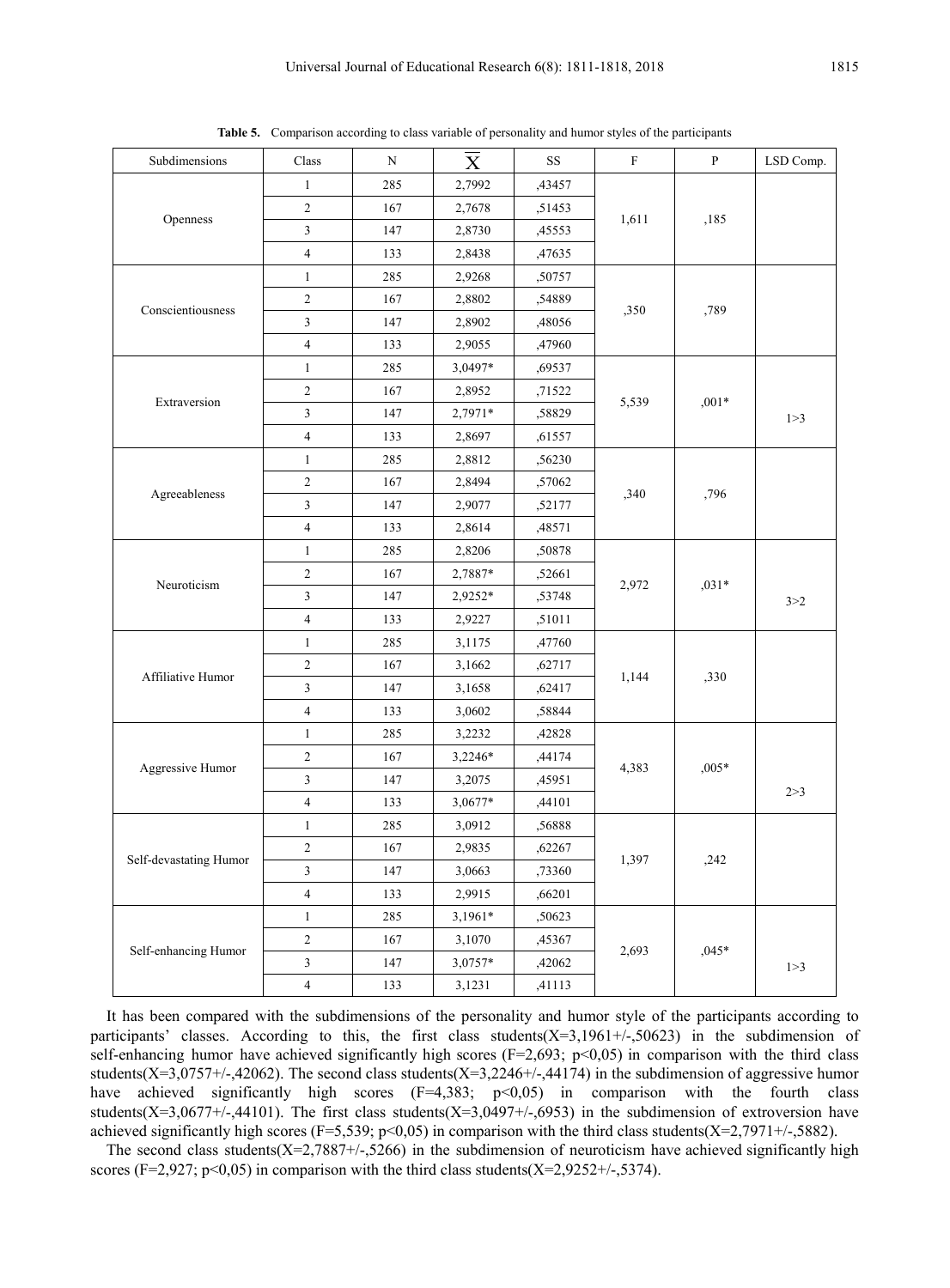|                   |                     | Affiliative | Aggressive           | Self-devastating | Self-enhancing      |
|-------------------|---------------------|-------------|----------------------|------------------|---------------------|
|                   | Pearson Correlation | $,096$ **   | $-0.016$             | $,095*$          | ,040                |
| <b>Openness</b>   | $Sig. (2-tailed)$   | ,009        | ,657                 | ,010             | ,276                |
|                   | N                   | 732         | 732                  | 732              | 732                 |
|                   | Pearson Correlation | $,206$ **   | $-.038$              | $,089*$          | $-.005$             |
| Conscientiousness | $Sig. (2-tailed)$   | .000        | ,303                 | ,017             | ,897                |
|                   | N                   | 732         | 732                  | 732              | 732                 |
|                   | Pearson Correlation | $,133$ **   | $-.076*$             | $,106$ **        | $,082$ <sup>*</sup> |
| Extraversion      | $Sig. (2-tailed)$   | .000        | ,039                 | ,004             | ,026                |
|                   | N                   | 732         | 732                  | 732              | 732                 |
| Agreeableness     | Pearson Correlation | $,093*$     | $-0.093$             | ,063             | ,011                |
|                   | $Sig. (2-tailed)$   | ,012        | ,012                 | ,088             | ,775                |
|                   | N                   | 732         | 732                  | 732              | 732                 |
| Neuroticism       | Pearson Correlation | $,131$ **   | $-.091$ <sup>*</sup> | ,004             | ,058                |
|                   | $Sig. (2-tailed)$   | ,000,       | ,014                 | ,918             | ,115                |
|                   | N                   | 732         | 732                  | 732              | 732                 |

**Table 6.** The analysis of correlation between the personality and humor style of the participants

Table 6 shows the relation between the subdimensions of the participants' personality and humor. According to this, it is seen that the levels of  $(r=0.096; p<0.05)$ Affiliative humor and Self-devastating humor increase as long as Openness increases( $r=0.095$ ;  $p<0.05$ ). It is seen  $(r=0.089; p<0.05)$  that the levels of Affiliative humor  $(r=0,206; p<0,05)$  and self-devastating humor increase as long as Conscientiousness increases when we evaluate in terms of Conscientiousness' subdimension. Another important finding is related to the subdimension of extraversion. According to this, It is seen that the levels of Affiliative humor  $(r=0,133; p<0,05)$ , self-devastating humor( $r=0,106$ ;  $p<0,05$ ) and self-enhancing( $r=0,082$ ; p<0,05) increase but the level of aggressive humor decreases as long as extraversion increases( $r=0.076$ ; p<0,05). It has been observed rises in Both Agreeableness subdimensions  $(r=0.093; p<0.05)$  and Neuroticism subdimensions ( $r=0,131$ ;  $p<0,05$ ) as long as the level of Affiliative humor increases. And also It has been seen decreases in both Agreeableness subdimensions (r=-0,093;  $p<0.05$ ) and Neuroticism subdimensions  $(r=0.091)$ ; p<0,05) as long as the level of Aggressive humor increases.

# **4. Discussion and Result**

In the study the five factor personality traits and humor styles of physical education and sports department students has been compared and analyzed with different variable.

According to the first hypothesis of the study, It has been analyzed if the five factor personality trait and humor style is difference according to gender variable or not.

According to the data in table 2, It has not been founded a significant difference between averages of total score from the five factor personality traits and humor styles scale in terms of gender variable.

This situation does not reveal a significant difference in terms of students' self-perception, personality and humor perceptions and gender. It has been seen that there is no difference between gender in the studies supporting our findings [17, 23]. However, the literature points out differences [23, 29, 30, 31] that some studies [24, 25, 26, 27, 28] are in favor of women and some studies are in favor of men. These determinations suggest that there always can be differences on the humor-focused five factor personality behavior of students and using of humor can change depending on personality, cultural factors and situational circumstances.

When studies in the literature are examined, positive humor styles have a positive effect on variables such as well-being, hope and mental health of the individual; [37, 38, 39] and negative humor styles seem to be related to negative variables such as anger control [40]. There are studies in which humor styles are influenced by individual personality traits [41, 42, 43]. The common point of these studies and of this study is that there is a direct relationship between personality traits and humor styles of individuals. Positive humor feelings generally affect positive personality traits, while negative humor feelings are also related to negative personality traits. Humor and personality should not be considered separately. This study is important in terms of revealing that this relationship exists between the high school students of physical education and sports that are doing sports in a period of their life.

In addition, our findings contribute to the broader literature on the relationship between humor styles, personality and well-being [43, 44, 45]. One's personality appears to function as a lens that colors the way people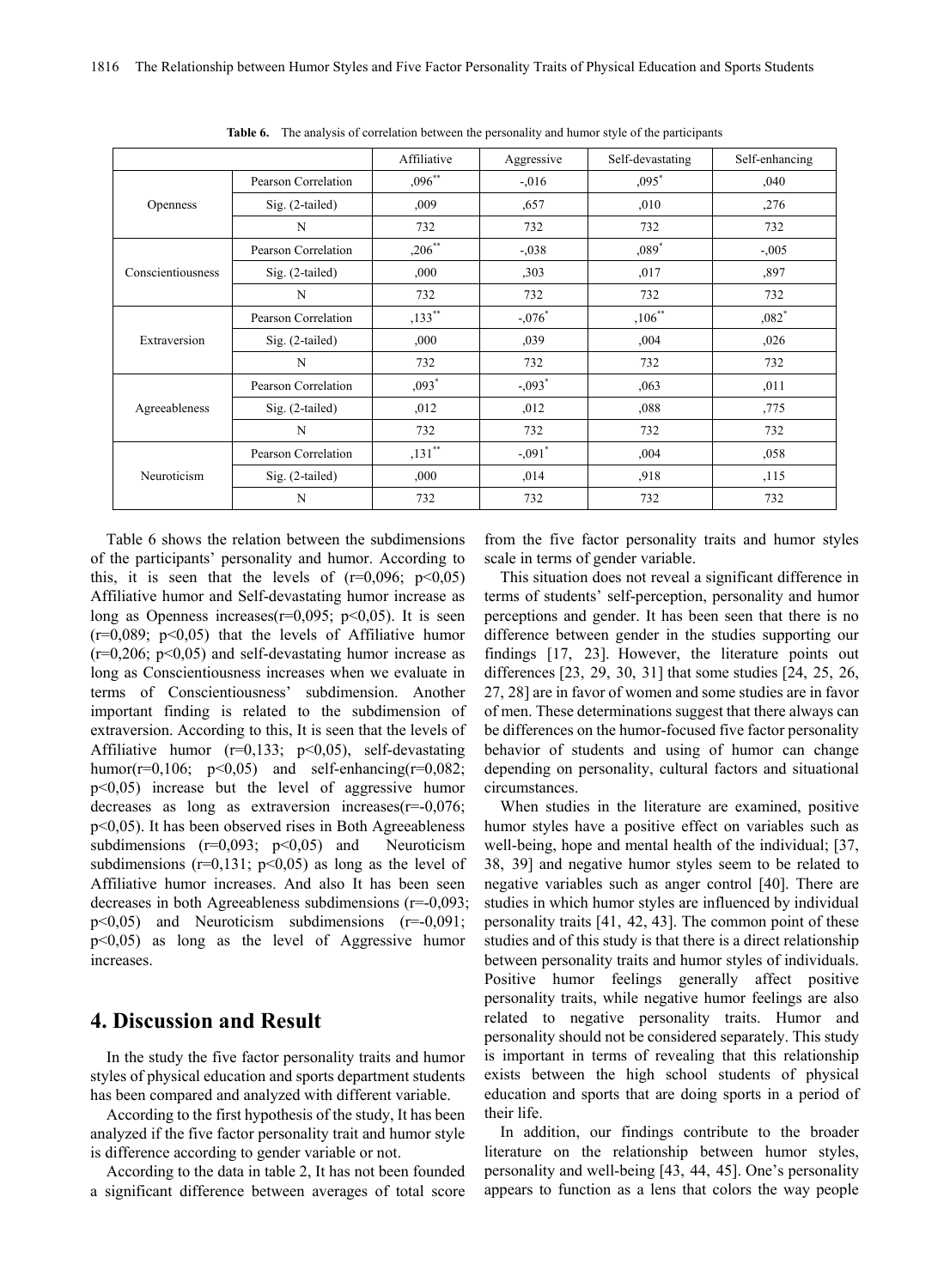view themselves and social settings. The use of positive or negative forms of humor seems to follow from the valence of that general lens and thus contributes to a positive or negative sense of well-being [43] Individuals with high humor styles feel happier in daily life. Happy university students are a happy community that can be formed in the future. In this sense, knowing the gender, age group and class of humor among the university students can lead to a map of happiness. Happiness affects an individual's psychological state positively. The findings of the present research, however, raise the possibility that inducing people to engage in adaptive forms of humor can have positive psychological outcomes among university students.

Consequently, It has been determined there is a relation between the five factor personality traits and humor styles of students, and also It has been appeared significant differences on the five factor personality traits and humor styles of students according to gender and class variables.

The following proposals have been developed in line with the results based on the findings and the findings of the study.

- 1. It is seen that there is an interaction between the five factor personality and humor styles of students. In the next studies, studying on different group and subjects can be helpful about revealing the effect on academic and sportive performance of students.
- 2. This study has been studied with students who making just sport. Having carried out in the manner that new studies will involve all of students group can be useful to reveal the solution and the effect of different problems and different age groups on the education and training.
- 3. The education based on the five factors and humor can help their change and development and can contribute positively to students' life who make sports.

# **REFERENCES**

- [1] Özer, D. J., Benet-Martinez, V. (2006). "Personality and the prediction of consequential outcomes". Annu Rev Psychol. 57: 401–21.
- [2] Sığrı, Ü, Gürbüz, S. (2011). Akademik Başarı ve Kişilik İlişkisi: Üniversite Öğrencileri Üzerinde Bir Araştırma. Savunma Bilimleri Dergisi, 10 (1), 30-48.
- [3] Basım, H.N. Çetin F. Tabak, A. (2009). Beş Faktör Kişilik Özelliklerinin Kişilerarası Çatışma Çözme Yaklaşımlarıyla İlişkisi, Türk Psikoloji Dergisi, 24(63), 20-34.
- [4] Doğan, T., (2014), Beş Faktör Kişilik Özellikleri ve Öznel İyi Oluş, Doğuş Üniversitesi Dergisi, 14(1), 56-64.
- [5] Şahin, N.H. (2013). "Stres ve Stres Yönetimi", Örgütsel Davranış (Ed.: Sığrı Ü. Gürbüz S.) Beta Yayınları, İstanbul, s.266.
- [6] Bacanlı, H. İlhan, T. Aslan, S., (2009). Beş Faktör Kişilik KURAMINA Dayalı Bir Kişilik Ölçeğinin Geliştirilmesi: Sıfatlara Dayalı Kişilik Testi. Türk Eğitim Bilimleri Dergisi, 7(2),261-279.
- [7] Erkuş, A. Tabak, A., (2009). Beş Faktör Kişilik Özelliklerinin Çalışanların Çatışma Yönetim Tarzlarına Etkisi: Savunma Sanayiinde Bir Araştırma, Atatürk Üniversitesi İktisadi ve İdari Bilimler Dergisi, 23(2): 213-242.
- [8] Somer, O., Korkmaz, M., Tatar, A. (2002).Beş Faktör envanterinin geliştirilmesi-I: Ölçek ve alt ölçeklerin oluşturulması. Türk Psikoloji Dergisi, 17 (40), 21-33.
- [9] Kara, H. (2014).Yöneticilerin Mizah Tarzlarının Uygulamadaki Durumunun Kurumsal ve Uygulamalı Olarak Açıklanması, Tarih Okulu Dergisi (TOD) Mart, 7(XVII): 701-724.
- [10] Akdur, S., (2014).Kişilik Belirtileri ve Psikolojik Belirtiler Arasındaki İlişkide Kişilerarası İlişki Tarzları ve Mizah Tarzının Aracı Rolü, Yüksek Lisans, Ankara Üniversitesi, Sosyal Bilimler Enstitüsü, Psikoloji(Uygulamalı/Klinik Psikoloji) Anabilim Dalı, Ankara.
- [11] Kazarian, Shahe S. Martin, R.A. (2004). Humorstyles, personality and well-being among Lebanese university students. Europan Journal of Personality, 18, 209-219.
- [12] Martin, R. A., Puhlik-Doris, P., Larsen, G., Gray, J. Weir, K. (2003). Individual differences of uses of humor amd their relation to prychological well-being: Development of the humor styles questionnaire. Journal of Research in Personality, 37 (1), 48-75.
- [13] Boz U. (2014). Toplumsal Eleştiri Yöntemi Olarak Mizah ve Türk Mizahı: Yeni Medyadan Bahattin Örneği. Akdeniz İletişim Dergisi (21) 144-159.
- [14] Jovanovic, V.(2011). Do Humor styles matter in the personality between personality and sunjective well-being? Scandinavian Journal of Psychology 52, 502-507.
- [15] Martin, R.A. (2007). The Psychology of humor: An integrative approach. San Diego, CA: Elsevier Academic Press.
- [16] Özdemir, S. Sezgin, F. Kaya, Z. Recepoğlu, E. (2011). "İlköğretim Okulu Öğretmenlerinin Stresle Başa Çıkma Tarzları ile Kullandıkları Mizah Tarzları Arasındaki İlişki", Kuram ve Uygulamada Eğitim Yönetimi, 17(3):405-428.
- [17] Sayar, B.(2012). Üniversite Öğrencilerinin Mizah Tarzları İle Umutsuzluk ve Boyun Eğici Davranışları Arasındaki İlişkinin İncelenmesi, Yüksek Lisans, Sakarya üniversitesi Eğitim Bilimleri enstitüsü, Sakarya.
- [18] Yılmaz, K. (2011). Okul Yöneticilerinin Mizah Tarzlarının Çeşitli Değişkenler Açısından İncelenmesi, İnönü Üniversitesi Eğitim Fakültesi Dergisi, 12(1): 31-34.
- [19] Karasar N. (2012). Bilimsel Araştırma Yöntemi, 21.Baskı, Nobel Yayın Dağıtım, Ankara, s.79.
- [20] Schmitt, D.P. Allik, J. McCrate, R.R. Benet-Martinez, V. (2007). The Geographic Distribution of Big Five Personality Traits: Patterns and Profiles of Human Self-description Across 56 Nations. Journal of Cross-Cultural Psychology. 38(2), 173-212.